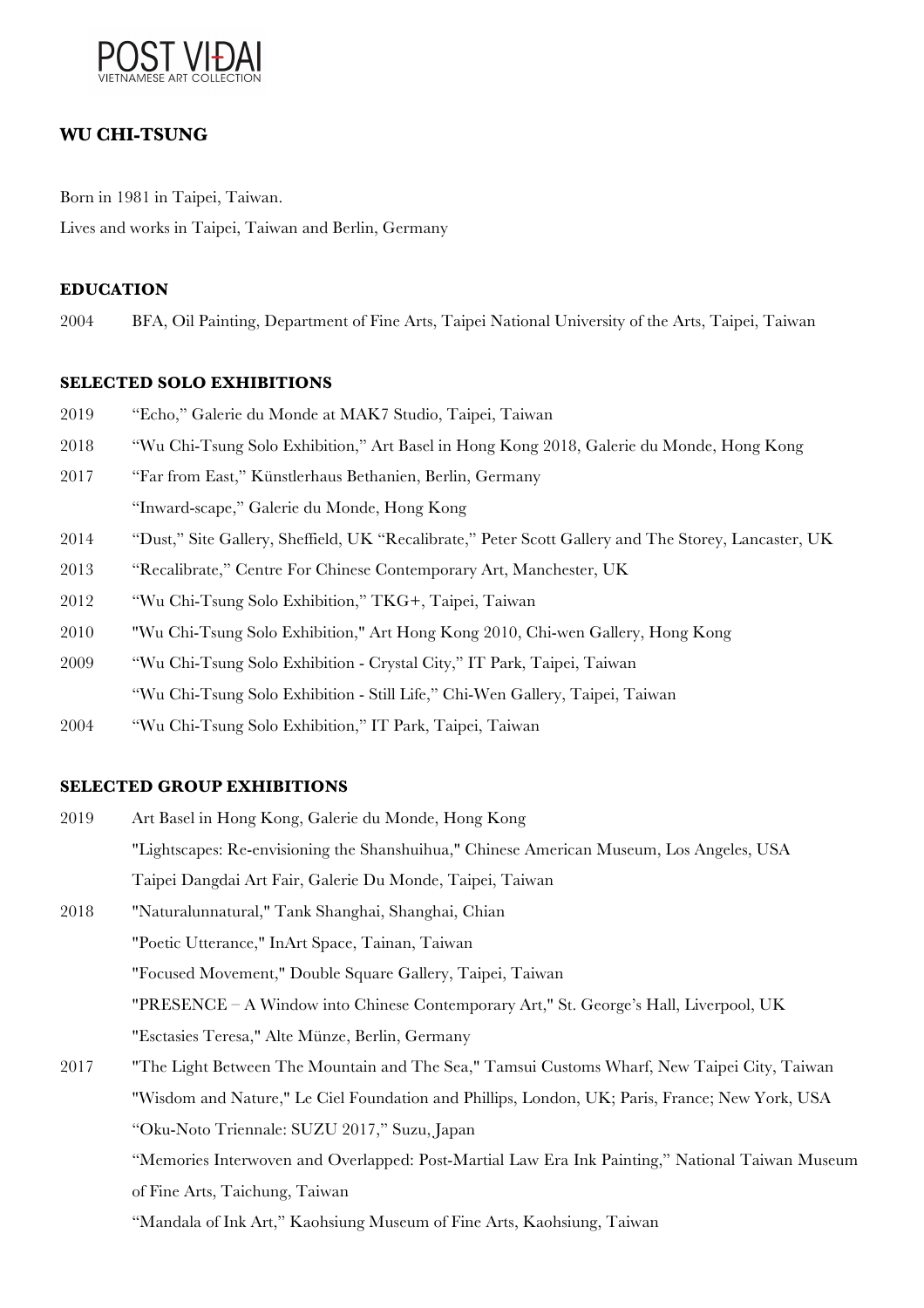

|      | "Crisscrossing East and West: The Remaking of Ink Art in Contemporary East Asia," Museum of         |
|------|-----------------------------------------------------------------------------------------------------|
|      | Contemporary Art Yinchuan, Yinchuan, China                                                          |
|      | "The Urge to Create Visions," Centre of Polish Sculpture in Orońsko, Poland                         |
| 2016 | "Asia Young 36," Jeonbuk Museum of Art, Wanju County, South Korea                                   |
|      | "The Shadow Never Lies," Minsheng 21st Century Museum, Shanghai, China                              |
|      | "Video Art Program: Wu Chi-Tsung," Hiroshima City Museum of Contemporary Art, Hiroshima, Japan      |
|      | "Beyond the Frame: New Media Arts from Taiwan," Long Beach Museum of Art, Los Angeles, USA          |
| 2015 | "Prudential Eye Awards," ArtScience Museum, Singapore                                               |
|      | "Roppongi Art Night 2015," Roppongi Hills, Tokyo, Japan                                             |
|      | "3rd Annual Collectors' Contemporary Collaboration - Boundless Treasures: Inexhaustible and         |
|      | Limitless," Hong Kong Arts Centre, Hong Kong                                                        |
|      | "JING SHEN - The act of painting in contemporary China," PAC Padiglione D'arte Contemporanea,       |
|      | Milan, Italy                                                                                        |
|      | "Phantom of Civilization," Casino Luxembourg – Forum d'art contemporain, Luxembourg                 |
| 2014 | "The Other-The Distance," Hubei Museum of Art, Hubei, China; Kaohsiung Museum of Fine Arts,         |
|      | Kaohsiung, Taiwan                                                                                   |
|      | "Urban Perspectives – Dark City," European House of Art in Upper Bavaria, Freising, Germany         |
| 2013 | "Everyday Life: 2013 Asian Art Biennial," National Taiwan Museum of Fine Arts, Taichung, Taiwan     |
|      | "Asia Cruise: Kuandu Arts Festival 2013," Kuandu Museum of Fine Arts, Taipei, Taiwan                |
|      | "Meeting Point: Charwei Tsai and Chi-Tsung Wu," Edouard Malingue Gallery, Hong Kong                 |
|      | "Panorámica. Paisajes 2013-1969," Museo Del Palacio De Bellas Artes, Mexico City, Mexico            |
|      | "15th WRO Media Art Biennale," Wrocław, Poland                                                      |
| 2012 | "CAFAM - Future," Central Academy of Fine Arts (CAFA) Art Museum, Beijing, China                    |
|      | "Charwei Tsai et Wu Chi-Tsung: A l'ombre des sens," Maison Salvan, Labège, France                   |
|      | "Boundaries on the Move: A Cross-Cultural Dialogue," Herzliya Museum of Contemporary Art, Herzliya, |
|      | Israel                                                                                              |
| 2010 | "Taiwan Calling - The Phantom of Liberty, Elusive Island," Műcsarnok - Műcsarnok and Ludwig         |
|      | Museum, Budapest, Hungary                                                                           |
|      | "Popping up: Revisiting the Relationship between 2D and 3D," Hong Kong Arts Centre, Hong Kong       |
|      | "Ventriloquized Voices, Contemporary Art from Taiwan," Gwangju Museum of Art, Gwangju, Korea        |
|      | "The Tradition of the New: Emerging Artists Group Exhibition," Sakshi Gallery, Mumbai, India        |
| 2009 | "The Epic in the Everyday: Contemporary Video Art from Taiwan," PAN (Palazzo Delle Arti Napoli),    |
|      | Naples, Italy                                                                                       |

2008 "Our Future: The Guy & Myriam Ullens Foundation Collection," Ullens Center for Contemporary Art (UCCA), Beijing, China

2006 "Between the Observer and the Observed," 2006 Lianzhou International Photo Festival, Lianzhou, China